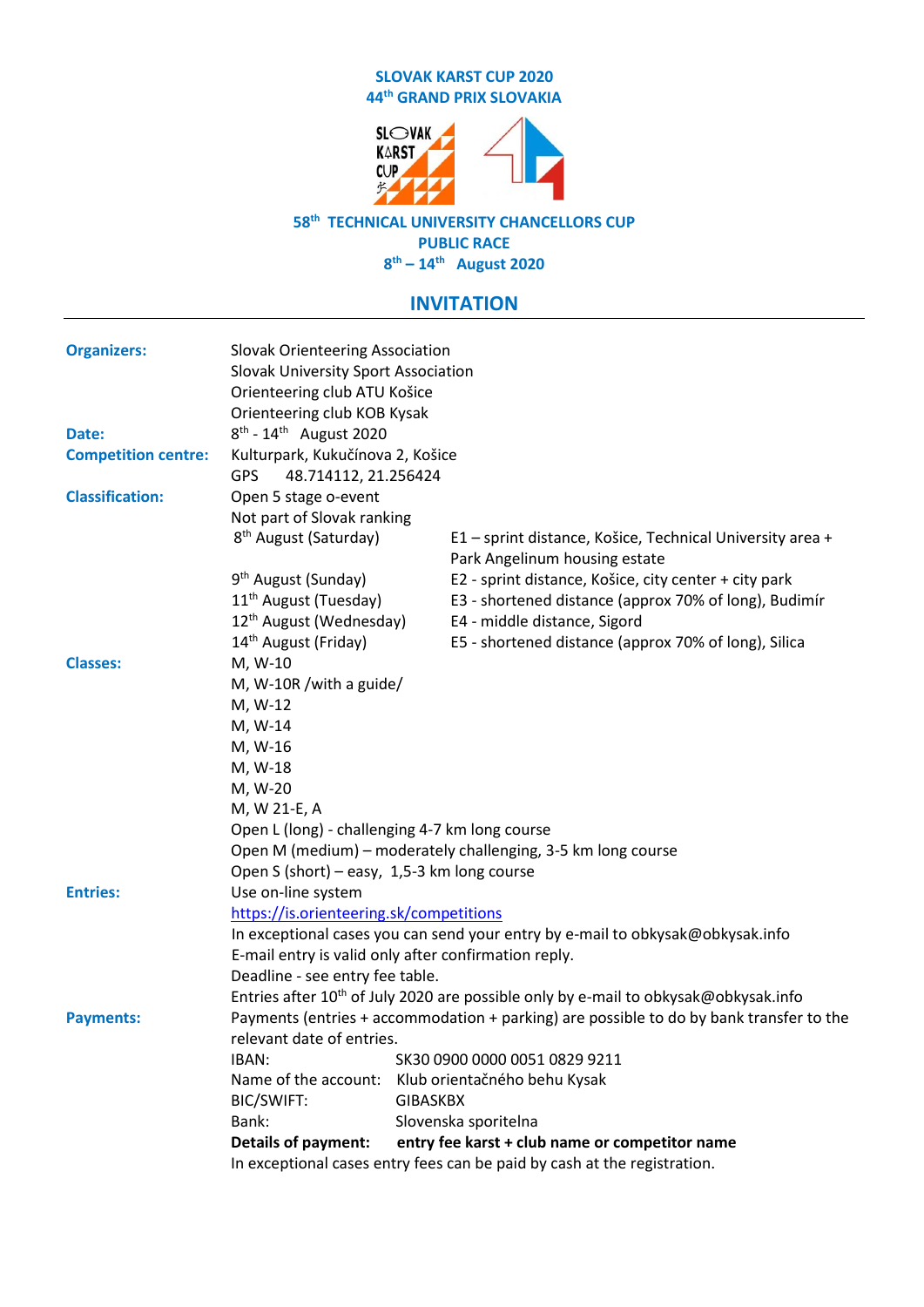| <b>Entry fee:</b>                          |                                                                                                                                                                                                                                                                                                                                                                                                                                                                                                                                                                                                                                                                                                                                                                     | till                            | till                                            | after                                                                                         |  |  |
|--------------------------------------------|---------------------------------------------------------------------------------------------------------------------------------------------------------------------------------------------------------------------------------------------------------------------------------------------------------------------------------------------------------------------------------------------------------------------------------------------------------------------------------------------------------------------------------------------------------------------------------------------------------------------------------------------------------------------------------------------------------------------------------------------------------------------|---------------------------------|-------------------------------------------------|-----------------------------------------------------------------------------------------------|--|--|
|                                            | Classes                                                                                                                                                                                                                                                                                                                                                                                                                                                                                                                                                                                                                                                                                                                                                             | 15 <sup>th</sup> May 2020       | 15 <sup>th</sup> June 2020                      | 15 <sup>th</sup> June 2020                                                                    |  |  |
|                                            | M, W-10, -10R, -12, -14                                                                                                                                                                                                                                                                                                                                                                                                                                                                                                                                                                                                                                                                                                                                             | 30.-EUR                         | 35.-EUR                                         | 40.-EUR                                                                                       |  |  |
|                                            | M, W-16, -18, -20, Open                                                                                                                                                                                                                                                                                                                                                                                                                                                                                                                                                                                                                                                                                                                                             | 40.-EUR                         | 45.-EUR                                         | 55.-EUR                                                                                       |  |  |
|                                            | M, W 21-                                                                                                                                                                                                                                                                                                                                                                                                                                                                                                                                                                                                                                                                                                                                                            | 55.-EUR                         | 65.-EUR                                         | 80.-EUR                                                                                       |  |  |
| <b>Cancellation, changes: Cancellation</b> |                                                                                                                                                                                                                                                                                                                                                                                                                                                                                                                                                                                                                                                                                                                                                                     |                                 |                                                 |                                                                                               |  |  |
|                                            | Cancellation till 15 <sup>th</sup> June 2020                                                                                                                                                                                                                                                                                                                                                                                                                                                                                                                                                                                                                                                                                                                        |                                 | 100 % of fee will be refunded (- bank fees)     |                                                                                               |  |  |
|                                            | Cancellation till 10 <sup>th</sup> July 2020                                                                                                                                                                                                                                                                                                                                                                                                                                                                                                                                                                                                                                                                                                                        |                                 | 75 % of fee will be refunded (- bank fees)      |                                                                                               |  |  |
|                                            | Cancellation after 10 <sup>th</sup> July 2020                                                                                                                                                                                                                                                                                                                                                                                                                                                                                                                                                                                                                                                                                                                       |                                 | 50 % of fee will be refunded (- bank fees)      |                                                                                               |  |  |
|                                            | <b>Changes</b>                                                                                                                                                                                                                                                                                                                                                                                                                                                                                                                                                                                                                                                                                                                                                      |                                 |                                                 |                                                                                               |  |  |
|                                            | Changes till 10 <sup>th</sup> July 2020                                                                                                                                                                                                                                                                                                                                                                                                                                                                                                                                                                                                                                                                                                                             | free                            |                                                 |                                                                                               |  |  |
|                                            | Changes till 20 <sup>th</sup> July 2020<br>3 EUR per change                                                                                                                                                                                                                                                                                                                                                                                                                                                                                                                                                                                                                                                                                                         |                                 |                                                 |                                                                                               |  |  |
|                                            | Changes after 20 <sup>th</sup> July 2020 are not acceptable.                                                                                                                                                                                                                                                                                                                                                                                                                                                                                                                                                                                                                                                                                                        |                                 |                                                 |                                                                                               |  |  |
| <b>Punching system:</b>                    |                                                                                                                                                                                                                                                                                                                                                                                                                                                                                                                                                                                                                                                                                                                                                                     |                                 |                                                 | Sport Ident punching system will be used. Please provide us your SI number in the entry       |  |  |
|                                            |                                                                                                                                                                                                                                                                                                                                                                                                                                                                                                                                                                                                                                                                                                                                                                     |                                 |                                                 | form. SI cards can be rented for a fee of 1.-EUR per stage. In case of not returning SI card, |  |  |
|                                            |                                                                                                                                                                                                                                                                                                                                                                                                                                                                                                                                                                                                                                                                                                                                                                     |                                 |                                                 |                                                                                               |  |  |
|                                            | organizer will reclaim fee of 30.-EUR.<br>SIAC mode will be switched on during all stages.                                                                                                                                                                                                                                                                                                                                                                                                                                                                                                                                                                                                                                                                          |                                 |                                                 |                                                                                               |  |  |
| <b>Accommodation:</b>                      | A - camp                                                                                                                                                                                                                                                                                                                                                                                                                                                                                                                                                                                                                                                                                                                                                            |                                 | 6 - EUR person/night                            |                                                                                               |  |  |
|                                            | B - student hostel                                                                                                                                                                                                                                                                                                                                                                                                                                                                                                                                                                                                                                                                                                                                                  |                                 | 12 - EUR person/night                           |                                                                                               |  |  |
|                                            |                                                                                                                                                                                                                                                                                                                                                                                                                                                                                                                                                                                                                                                                                                                                                                     |                                 |                                                 |                                                                                               |  |  |
|                                            | $C$ – hard floor in gym                                                                                                                                                                                                                                                                                                                                                                                                                                                                                                                                                                                                                                                                                                                                             |                                 | 4 - EUR person/night                            |                                                                                               |  |  |
|                                            | Competitors have an opportunity to choose from the accommodation provided to WMOC<br>competitors as well: https://www.wmoc2020.sk/accommodation/                                                                                                                                                                                                                                                                                                                                                                                                                                                                                                                                                                                                                    |                                 |                                                 |                                                                                               |  |  |
|                                            |                                                                                                                                                                                                                                                                                                                                                                                                                                                                                                                                                                                                                                                                                                                                                                     |                                 |                                                 |                                                                                               |  |  |
|                                            | Accommodation in the student hostel needs to be booked before 30 <sup>th</sup> of June 2020.                                                                                                                                                                                                                                                                                                                                                                                                                                                                                                                                                                                                                                                                        |                                 |                                                 |                                                                                               |  |  |
|                                            | Other accommodation possibilities can be found directly on the accommodation portals or                                                                                                                                                                                                                                                                                                                                                                                                                                                                                                                                                                                                                                                                             |                                 |                                                 |                                                                                               |  |  |
|                                            |                                                                                                                                                                                                                                                                                                                                                                                                                                                                                                                                                                                                                                                                                                                                                                     | accommodation facilities sites. |                                                 |                                                                                               |  |  |
| <b>Meals:</b>                              | Local restaurants, buffet at the finish area.                                                                                                                                                                                                                                                                                                                                                                                                                                                                                                                                                                                                                                                                                                                       |                                 |                                                 |                                                                                               |  |  |
| <b>Transport:</b>                          | Organizer will not provide the transport.                                                                                                                                                                                                                                                                                                                                                                                                                                                                                                                                                                                                                                                                                                                           |                                 |                                                 |                                                                                               |  |  |
| <b>Parking fee:</b>                        | 15-EUR/car/5 stages                                                                                                                                                                                                                                                                                                                                                                                                                                                                                                                                                                                                                                                                                                                                                 |                                 | 35-EUR/van/minibus/5 stages 70-EUR/Bus/5 stages |                                                                                               |  |  |
| <b>Registration:</b>                       | At the event centre                                                                                                                                                                                                                                                                                                                                                                                                                                                                                                                                                                                                                                                                                                                                                 |                                 | 6 <sup>th</sup> August 2020                     | $16:00 - 19:00$                                                                               |  |  |
|                                            |                                                                                                                                                                                                                                                                                                                                                                                                                                                                                                                                                                                                                                                                                                                                                                     |                                 | 7 <sup>th</sup> August 2020                     | $10:00 - 21:00$                                                                               |  |  |
|                                            | At the finish                                                                                                                                                                                                                                                                                                                                                                                                                                                                                                                                                                                                                                                                                                                                                       |                                 | 8 <sup>th</sup> August 2020                     | $8:00 - 9:30$                                                                                 |  |  |
| <b>Maps:</b>                               | E1, E2 ISSprOM 2019, 1:4 000, e=2m, survey 2020                                                                                                                                                                                                                                                                                                                                                                                                                                                                                                                                                                                                                                                                                                                     |                                 |                                                 |                                                                                               |  |  |
|                                            | E3, E4, E5 ISOM 2017, 1:10 000, e=5m, survey 2020                                                                                                                                                                                                                                                                                                                                                                                                                                                                                                                                                                                                                                                                                                                   |                                 |                                                 |                                                                                               |  |  |
| <b>Terrain:</b>                            | All stages will be held in WMOC 2020 terrains.                                                                                                                                                                                                                                                                                                                                                                                                                                                                                                                                                                                                                                                                                                                      |                                 |                                                 |                                                                                               |  |  |
|                                            | E1 (WMOC sprint qualification)                                                                                                                                                                                                                                                                                                                                                                                                                                                                                                                                                                                                                                                                                                                                      |                                 |                                                 |                                                                                               |  |  |
|                                            | The Sprint Qualification race will take place in the Technical University campus and in the<br>adjacent housing estate. The competition area is flat and consists of two different parts.<br>One is the university campus with administrative buildings and adjacent parks. The second<br>part is formed of older type of urban apartment blocks and small parks located between<br>them. There are a few new residential buildings in the area too.<br>E2 (WMOC sprint final)<br>The Sprint final will be held directly in the centre of the town. The competition area is very                                                                                                                                                                                    |                                 |                                                 |                                                                                               |  |  |
|                                            |                                                                                                                                                                                                                                                                                                                                                                                                                                                                                                                                                                                                                                                                                                                                                                     |                                 |                                                 |                                                                                               |  |  |
|                                            |                                                                                                                                                                                                                                                                                                                                                                                                                                                                                                                                                                                                                                                                                                                                                                     |                                 |                                                 |                                                                                               |  |  |
|                                            |                                                                                                                                                                                                                                                                                                                                                                                                                                                                                                                                                                                                                                                                                                                                                                     |                                 |                                                 |                                                                                               |  |  |
|                                            |                                                                                                                                                                                                                                                                                                                                                                                                                                                                                                                                                                                                                                                                                                                                                                     |                                 |                                                 |                                                                                               |  |  |
|                                            |                                                                                                                                                                                                                                                                                                                                                                                                                                                                                                                                                                                                                                                                                                                                                                     |                                 |                                                 |                                                                                               |  |  |
|                                            |                                                                                                                                                                                                                                                                                                                                                                                                                                                                                                                                                                                                                                                                                                                                                                     |                                 |                                                 |                                                                                               |  |  |
|                                            | flat with almost no climb and is a mixture of two different types of terrain. One is the                                                                                                                                                                                                                                                                                                                                                                                                                                                                                                                                                                                                                                                                            |                                 |                                                 |                                                                                               |  |  |
|                                            | historic city centre, consisting of a combination of streets, passages, courtyards and small<br>squares with a few vegetation features. The other is formed by City Park. There are several<br>vegetation features such as flower beds, hedges and some artificial features like statues<br>and monuments. The arena will also be located in the park.<br>E3 (WMOC qualification)<br>Middle and Long qualification will take place only a short drive from Košice. The area is a<br>combination of typical continental terrain with more detailed areas. There is a good path<br>and forest road network. The tree cover is predominantly deciduous with very good<br>runnability and visibility. There is only a small area of dense vegetation in the competition |                                 |                                                 |                                                                                               |  |  |
|                                            |                                                                                                                                                                                                                                                                                                                                                                                                                                                                                                                                                                                                                                                                                                                                                                     |                                 |                                                 |                                                                                               |  |  |
|                                            |                                                                                                                                                                                                                                                                                                                                                                                                                                                                                                                                                                                                                                                                                                                                                                     |                                 |                                                 |                                                                                               |  |  |
|                                            |                                                                                                                                                                                                                                                                                                                                                                                                                                                                                                                                                                                                                                                                                                                                                                     |                                 |                                                 |                                                                                               |  |  |
|                                            |                                                                                                                                                                                                                                                                                                                                                                                                                                                                                                                                                                                                                                                                                                                                                                     |                                 |                                                 |                                                                                               |  |  |
|                                            |                                                                                                                                                                                                                                                                                                                                                                                                                                                                                                                                                                                                                                                                                                                                                                     |                                 |                                                 |                                                                                               |  |  |
|                                            |                                                                                                                                                                                                                                                                                                                                                                                                                                                                                                                                                                                                                                                                                                                                                                     |                                 |                                                 |                                                                                               |  |  |
|                                            |                                                                                                                                                                                                                                                                                                                                                                                                                                                                                                                                                                                                                                                                                                                                                                     |                                 |                                                 |                                                                                               |  |  |
|                                            |                                                                                                                                                                                                                                                                                                                                                                                                                                                                                                                                                                                                                                                                                                                                                                     |                                 |                                                 |                                                                                               |  |  |
|                                            | area. Navigating through the variety of terrain will require choosing optimal running                                                                                                                                                                                                                                                                                                                                                                                                                                                                                                                                                                                                                                                                               |                                 |                                                 |                                                                                               |  |  |
|                                            | speed.                                                                                                                                                                                                                                                                                                                                                                                                                                                                                                                                                                                                                                                                                                                                                              |                                 |                                                 |                                                                                               |  |  |
|                                            |                                                                                                                                                                                                                                                                                                                                                                                                                                                                                                                                                                                                                                                                                                                                                                     |                                 |                                                 |                                                                                               |  |  |